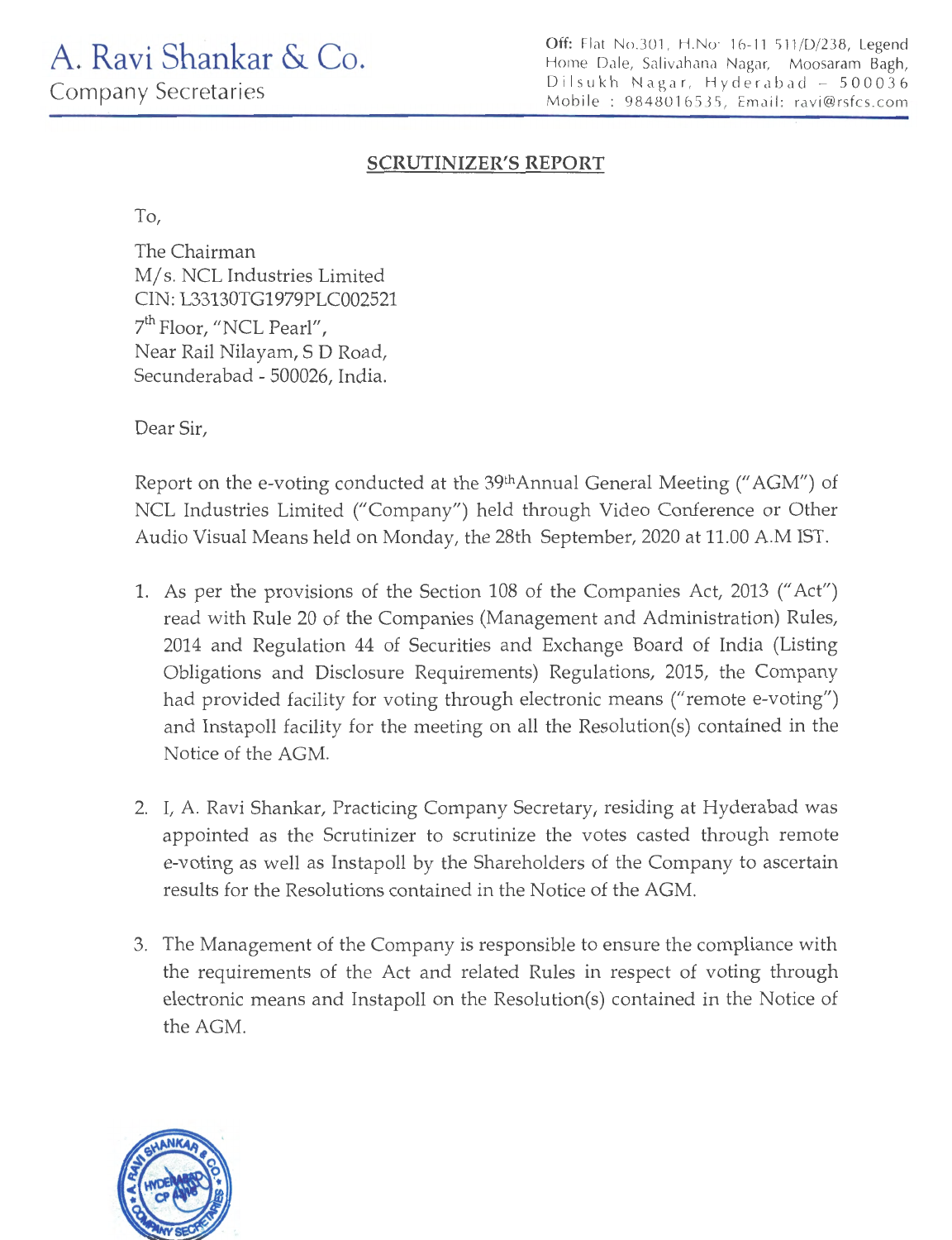- 4. The Cut- Off date for identifying the members who were entitled to vote on the resolutions placed for approval of members was Saturday the 19th September, 2020.
- 5. The Company had appointed CDSL, as the service provider for the purpose of extending the facility of remote e-voting to the Members of the Company. CDSL had set up electronic voting facility on its website: www.evotingindia.com on all items of business (both Ordinary and Special) sought to be transacted at the AGM. As mentioned in the Notice, the remote evoting facility for voting was made available to the Share Holders during the period Thursday the 24<sup>th</sup> September, 2020 @ 9.00 AM to Sunday 27<sup>th</sup> September, 2020 @17.00 Hours,
- 6. After conclusion of the meeting, the votes cast through Remote e-Voting & Instapoll were duly unblocked by me as a Scrutinizer in the presence of two witnesses who are not in the employment of the Company.
- 7. Based on the reports generated from the remote e-voting system and Instapoll provided by **CDSL,** we hereby submit the results of the remote e-voting and Instapoll as **Annexure A.**

**For A. Ravi Shankar & Co Company Secretaries** 



Place : Hyderabad Date : September 28, 2020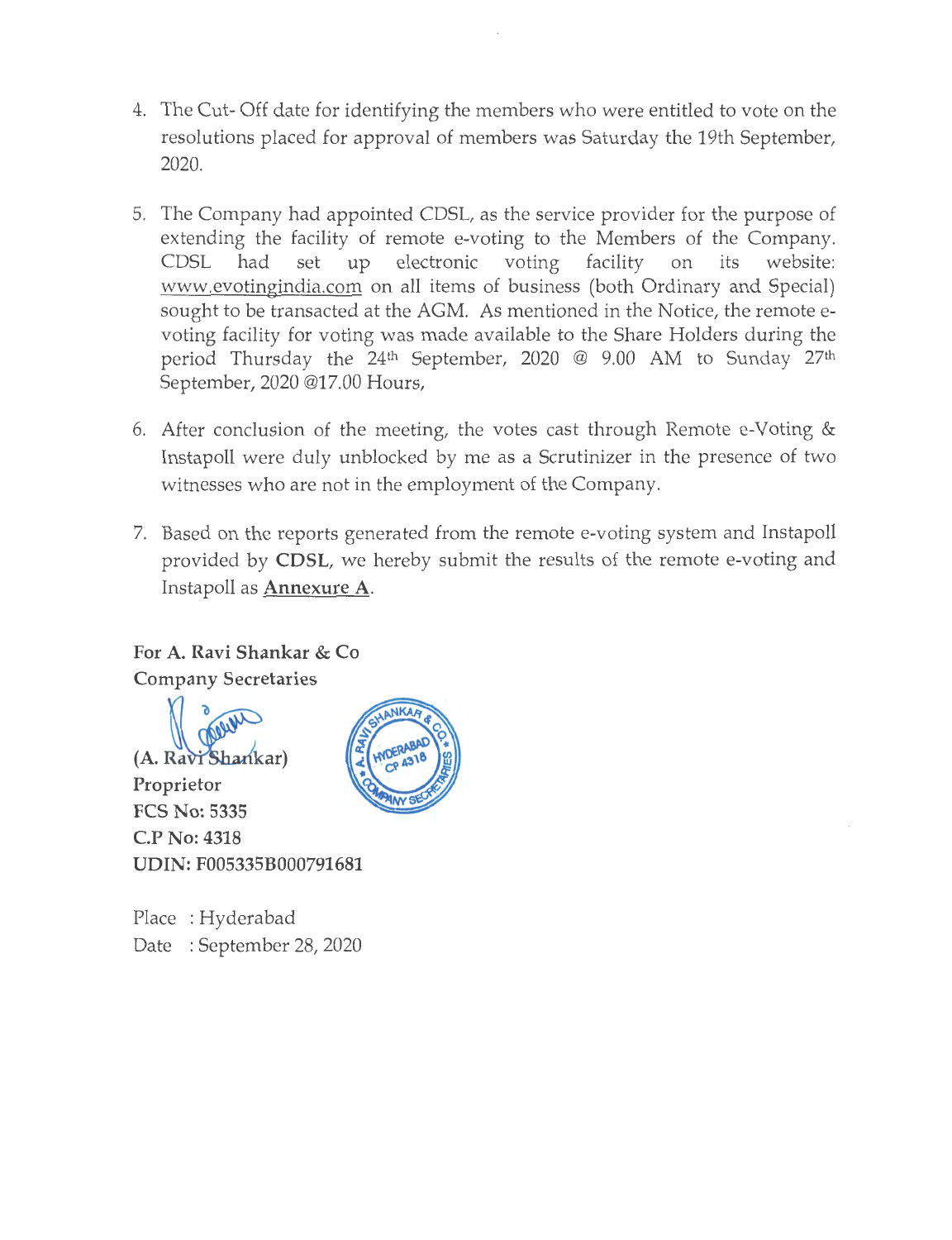## Annexure - A

Item No. 1 - Adoption of the audited Standalone and Consolidated Financial Statements of the Company for the financial year ended 31st March, 2020 together with the Reports of the Directors and Auditors thereon. {Ordinary Resolution)

| Mode      |     | Total Ballot   Total Votes |                | Invalid / Abstained / | Valid          |          |               |                | Favour   |        | Against        |       |      |  |
|-----------|-----|----------------------------|----------------|-----------------------|----------------|----------|---------------|----------------|----------|--------|----------------|-------|------|--|
|           |     |                            |                | <b>Less Voted</b>     |                |          |               |                |          |        |                |       |      |  |
|           |     |                            | No of          | Votes                 | No of          | Votes    | $\frac{0}{0}$ | No of          | Votes    |        | No of          | Votes |      |  |
|           |     |                            | <b>Ballots</b> |                       | <b>Ballots</b> |          |               | <b>Ballots</b> |          |        | <b>Ballots</b> |       |      |  |
| E-Voting  | 263 | 22189429                   |                |                       | 263            | 22189429 | 100.00        | 230            | 22189273 | 100.00 |                | 156   | 0.00 |  |
| Instapoll |     | 6167                       |                |                       |                | 6167     | 100.00        |                | 6167     | 100.00 |                |       | 0.00 |  |
| Total     | 266 | 22195596                   |                |                       | 266            | 22195596 | 100.00        | 233.           | 22195440 | 100.00 | 33             | 156   | 0.00 |  |

Item No. 2- Declaration of dividend for the financial year ended 31st March, 2020 (Ordinary Resolution)

| Mode      | Total Ballot   Total | Votes    |                | Invalid / Abstained / | Valid          |          |               |                | Favour   |        | Against        |       |      |  |
|-----------|----------------------|----------|----------------|-----------------------|----------------|----------|---------------|----------------|----------|--------|----------------|-------|------|--|
|           |                      |          |                | <b>Less Voted</b>     |                |          |               |                |          |        |                |       |      |  |
|           |                      |          | No of          | Votes                 | No of          | Votes    | $\frac{0}{0}$ | No of          | Votes    |        | No of          | Votes |      |  |
|           |                      |          | <b>Ballots</b> |                       | <b>Ballots</b> |          |               | <b>Ballots</b> |          |        | <b>Ballots</b> |       |      |  |
| E-Voting  | 263                  | 22189429 |                |                       | 263            | 22189429 | 100.00        | 230            | 22189273 | 100.00 |                |       | 0.00 |  |
| Instapoll |                      | 6167     |                |                       |                | 6167     | 100.00        |                | 6167     | 100.00 |                |       | 0.00 |  |
| Total     | 266                  | 22195596 |                |                       | 266            | 22195596 | 100.00        | 233            | 22195440 | 100.00 |                | 156   | 0.00 |  |

Item No.3 - Re-appointment of Mr Ashven Datla,(DIN:01837573) who, retires by rotation (Ordinary Resolution)

| Mode      |     | Total Ballot   Total Votes |                | Invalid / Abstained / | Valid          |          |               |                | Favour   |        | Against        |       |      |  |
|-----------|-----|----------------------------|----------------|-----------------------|----------------|----------|---------------|----------------|----------|--------|----------------|-------|------|--|
|           |     |                            |                | Less Voted            |                |          |               |                |          |        |                |       |      |  |
|           |     |                            | No of          | Votes                 | No of          | Votes    | $\frac{0}{0}$ | No of          | Votes    |        | No of          | Votes |      |  |
|           |     |                            | <b>Ballots</b> |                       | <b>Ballots</b> |          |               | <b>Ballots</b> |          |        | <b>Ballots</b> |       |      |  |
| E-Voting  | 263 | 22189429                   |                |                       | 263            | 22189429 | 100.00        | 230            | 22189273 | 100.00 |                |       | 0.00 |  |
| Instapoll |     | 6167                       |                |                       |                | 6167     | 100.00        |                | 6167     | 100.00 |                |       | 0.00 |  |
| Total     | 266 | 22195596                   |                |                       | 266            | 22195596 | 100.00        | 233            | 22195440 | 100.00 |                |       | 0.00 |  |

Item No. 4 - Appointment of Mrs Roopa Bhupatiraju, (DIN:01197491) who, retires by rotation. (Ordinary Resolution)

| Mode      | Total Ballot   Total | Votes             |                         | Invalid / Abstained /<br>Less Voted | Valid                   |           |               |                         | Favour   |        | Against                 |       |      |  |
|-----------|----------------------|-------------------|-------------------------|-------------------------------------|-------------------------|-----------|---------------|-------------------------|----------|--------|-------------------------|-------|------|--|
|           |                      |                   | No of<br><b>Ballots</b> | Votes                               | No of<br><b>Ballots</b> | Votes     | $\frac{0}{0}$ | No of<br><b>Ballots</b> | Votes    |        | No of<br><b>Ballots</b> | Votes |      |  |
| E-Voting  | 263                  | 22189429          |                         |                                     | 263                     | 22189429  | 100.00        | 229                     | 22188623 | 100.00 |                         | 806   | 0.00 |  |
| Instapoll |                      | 6167 <sup>'</sup> |                         |                                     |                         | 6167      | 100.00        |                         | 6167     | 100.00 |                         |       | 0.00 |  |
| Total     | 266                  | 22195596          |                         |                                     | 266                     | 221955961 | 100.00        | 232                     | 22194790 | 100.00 | 34                      |       | 0.00 |  |

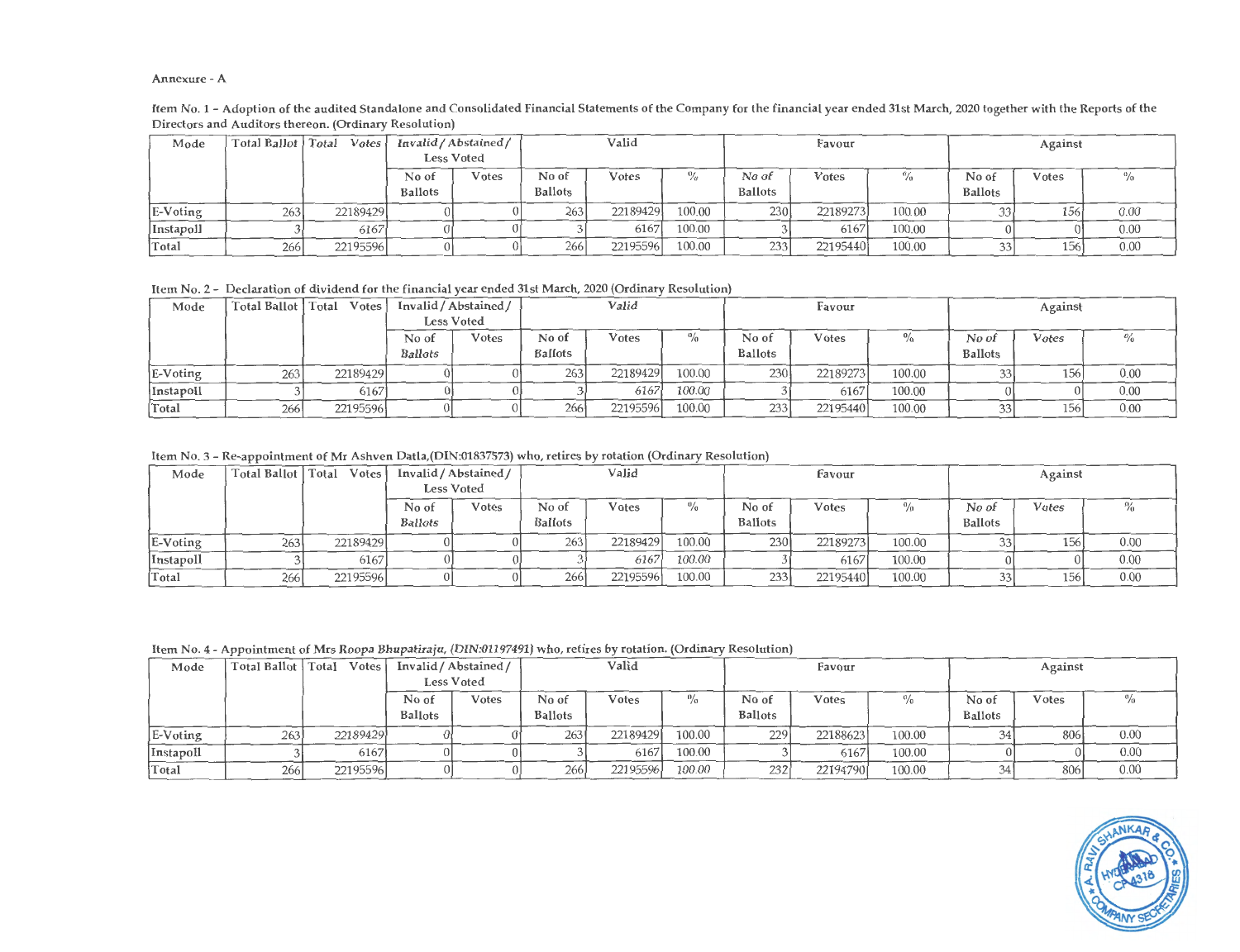| Mode      | Total Ballot   Total | Votes    |         | Invalid / Abstained / | Valid          |          |               |                | Favour   |               | Against        |       |      |  |
|-----------|----------------------|----------|---------|-----------------------|----------------|----------|---------------|----------------|----------|---------------|----------------|-------|------|--|
|           |                      |          |         | <b>Less Voted</b>     |                |          |               |                |          |               |                |       |      |  |
|           |                      |          | No of   | Votes                 | No of          | Votes    | $\frac{0}{0}$ | No of          | Votes    | $\frac{0}{a}$ | No of          | Votes |      |  |
|           |                      |          | Ballots |                       | <b>Ballots</b> |          |               | <b>Ballots</b> |          |               | <b>Ballots</b> |       |      |  |
| E-Voting  | 263                  | 22189429 |         |                       | 263            | 22189429 | 100.00        | 230            | 22189273 | 100.00        | 33             | 156   | 0.00 |  |
| Instapoll |                      | 6167     |         |                       |                | 6167     | 100.00        |                | 6167     | 100.00        |                |       | 0.00 |  |
| Total     | 266                  | 22195596 |         |                       | 2661           | 22195596 | 100.00        | 233            | 22195440 | 100.00        | 33             | 156   | 0.00 |  |

Item No.5 - Ratification of Remuneration of Cost Auditor for the year ended 2020-21 (Ordinary Resolution)

Item No. 6 - Appointment of Mrs. Rashida Hatim Adenwala (DIN:00008212), as an Independent Director of the Company to hold the office for a term of 5 (five) years from 30.06.2020 to 29.06.2025." (Ordinary Resolution)

| Mode      | Total Ballot   Total | Votes    |                | Invalid / Abstained / |                | Valid    |               |                | Favour    |        | Against        |       |      |  |
|-----------|----------------------|----------|----------------|-----------------------|----------------|----------|---------------|----------------|-----------|--------|----------------|-------|------|--|
|           |                      |          |                | <b>Less Voted</b>     |                |          |               |                |           |        |                |       |      |  |
|           |                      |          | No of          | Votes                 | No of          | Votes    | $\frac{0}{0}$ | No of          | Votes     | %      | No of          | Votes |      |  |
|           |                      |          | <b>Ballots</b> |                       | <b>Ballots</b> |          |               | <b>Ballots</b> |           |        | <b>Ballots</b> |       |      |  |
| E-Voting  | 263                  | 22189429 |                |                       | 263            | 22189429 | 100.00        | 230            | 22189273  | 100.00 |                |       | 0.00 |  |
| Instapoll |                      | 6167     |                |                       |                | 6167     | 100.00        |                | 6167      | 100.00 |                |       | 0.00 |  |
| Total     | 266                  | 22195596 |                |                       | 266            | 22195596 | 100.00        | 233            | 221954401 | 100.00 |                |       | 0.00 |  |

Item No.7 - Re-appointment of Lt.Gen (Retd) Trevor Aloysius DCunha (DIN: 07207066) as an Independent Director of the Company to hold office for a period of five years w.e.f from 14th August 2020 to 13th August, 2025." (Special Resolution)

| Mode      | Total Ballot   Total | Votes    | Invalid / Abstained / |            | Valid            |          |               |                | Favour   |        | Against        |       |      |  |
|-----------|----------------------|----------|-----------------------|------------|------------------|----------|---------------|----------------|----------|--------|----------------|-------|------|--|
|           |                      |          |                       | Less Voted |                  |          |               |                |          |        |                |       |      |  |
|           |                      |          | No of                 | Votes      | No of            | Votes    | $\frac{0}{0}$ | No of          | Votes    |        | No of          | Votes |      |  |
|           |                      |          | <b>Ballots</b>        |            | <b>Ballots</b>   |          |               | <b>Ballots</b> |          |        | <b>Ballots</b> |       |      |  |
| E-Voting  | 263                  | 22189429 |                       |            | 263 <sub>1</sub> | 22189429 | 100.00        | 230            | 22189273 | 100.00 |                | 156   | 0.00 |  |
| Instapoll |                      | 6167     |                       |            |                  | 6167     | 100.00        |                | 6167     | 100.00 |                |       | 0.00 |  |
| Total     | 266                  | 22195596 |                       |            | 266              | 22195596 | 100.00        | 233            | 22195440 | 100.00 | 33             | 156   | 0.00 |  |

Item No.8 - Reappointment of Dr.Kalidas Raghavapudi (DIN:02204518) as an Independent Director of the Company to hold office for a period of five years w.e.f from 14th August 2020 to 13th August,. 2025" (Special Resolution)

| Mode      | Total Ballot   Total | Votes    |                | Invalid / Abstained / | Valid          |          |             |                | Favour   |        | Against        |       |      |  |
|-----------|----------------------|----------|----------------|-----------------------|----------------|----------|-------------|----------------|----------|--------|----------------|-------|------|--|
|           |                      |          |                | Less Voted            |                |          |             |                |          |        |                |       |      |  |
|           |                      |          | No of          | Votes                 | No of          | Votes    | $^{0}/_{0}$ | No of          | Votes    |        | No of          | Votes |      |  |
|           |                      |          | <b>Ballots</b> |                       | <b>Ballots</b> |          |             | <b>Ballots</b> |          |        | <b>Ballots</b> |       |      |  |
| E-Voting  | 263                  | 22189429 |                |                       | 263            | 22189429 | 100.00      | 230            | 22189273 | 100.00 |                | 1561  | 0.00 |  |
| Instapoll |                      | 6167     |                |                       |                | 6167     | 100.00      |                | 6167     | 100.00 |                |       | 0.00 |  |
| Total     | 266                  | 22195596 |                |                       | 266            | 22195596 | 100.00      | 2331           | 22195440 | 100.00 | 331            | 156   | 0.00 |  |